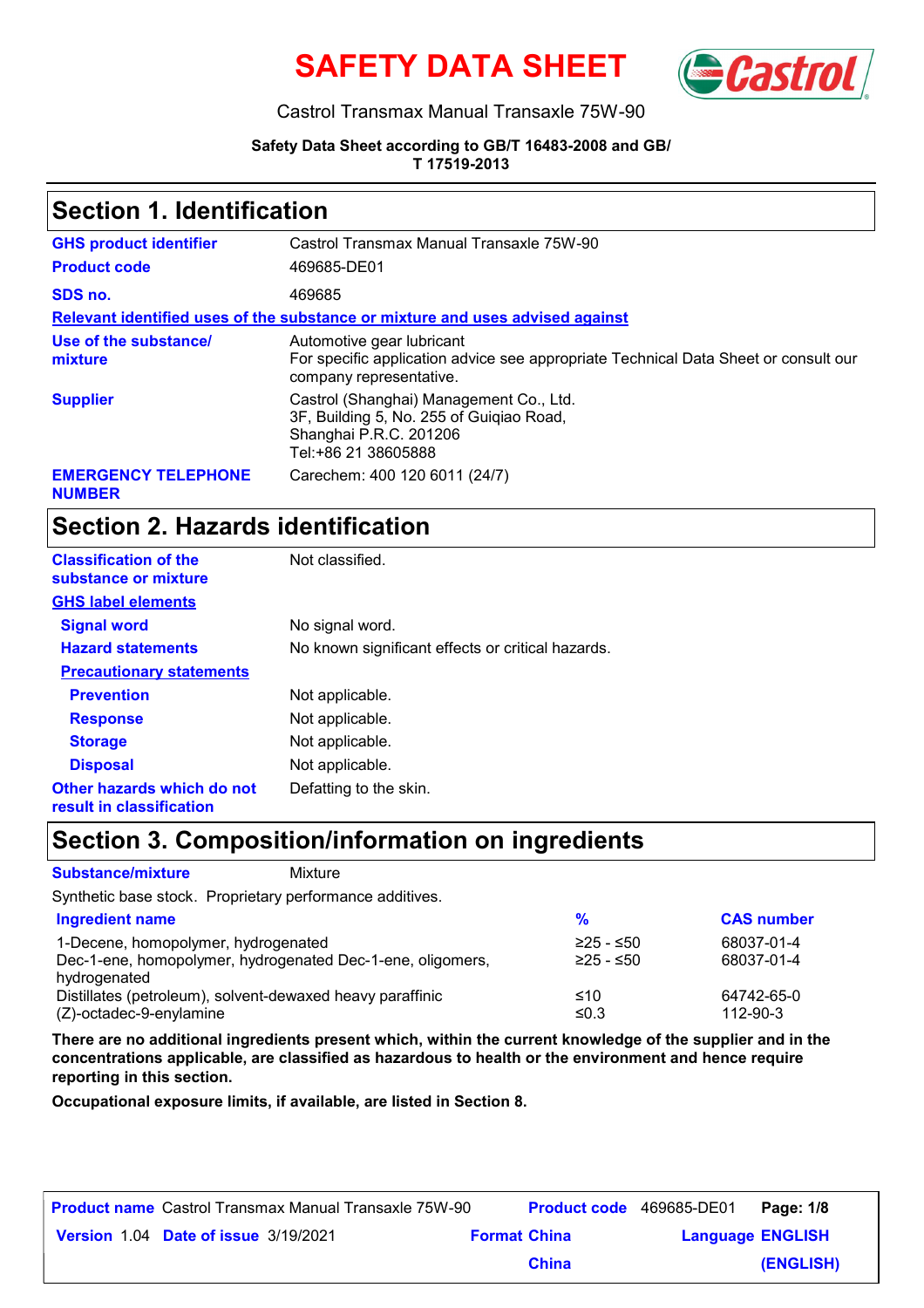# **Section 4. First aid measures**

| In case of contact, immediately flush eyes with plenty of water for at least 15<br><b>Eye contact</b><br>minutes. Eyelids should be held away from the eyeball to ensure thorough rinsing.<br>Check for and remove any contact lenses. Get medical attention.<br><b>Inhalation</b><br>If inhaled, remove to fresh air. Get medical attention if symptoms occur.<br>Wash skin thoroughly with soap and water or use recognised skin cleanser.<br><b>Skin contact</b> |
|---------------------------------------------------------------------------------------------------------------------------------------------------------------------------------------------------------------------------------------------------------------------------------------------------------------------------------------------------------------------------------------------------------------------------------------------------------------------|
|                                                                                                                                                                                                                                                                                                                                                                                                                                                                     |
|                                                                                                                                                                                                                                                                                                                                                                                                                                                                     |
| Remove contaminated clothing and shoes. Wash clothing before reuse. Clean<br>shoes thoroughly before reuse. Get medical attention if symptoms occur.                                                                                                                                                                                                                                                                                                                |
| Do not induce vomiting unless directed to do so by medical personnel. Get medical<br><b>Ingestion</b><br>attention if symptoms occur.                                                                                                                                                                                                                                                                                                                               |
| Indication of immediate medical attention and special treatment needed, if necessary                                                                                                                                                                                                                                                                                                                                                                                |
| Treatment should in general be symptomatic and directed to relieving any effects.<br><b>Notes to physician</b>                                                                                                                                                                                                                                                                                                                                                      |
| No specific treatment.<br><b>Specific treatments</b>                                                                                                                                                                                                                                                                                                                                                                                                                |
| <b>Protection of first-aiders</b><br>No action shall be taken involving any personal risk or without suitable training.                                                                                                                                                                                                                                                                                                                                             |
| <b>Most important symptoms/effects, acute and delayed</b>                                                                                                                                                                                                                                                                                                                                                                                                           |

### **See Section 11 for more detailed information on health effects and symptoms.**

## **Section 5. Firefighting measures**

| <b>Extinguishing media</b>                               |                                                                                                                                                                                                   |
|----------------------------------------------------------|---------------------------------------------------------------------------------------------------------------------------------------------------------------------------------------------------|
| <b>Suitable extinguishing</b><br>media                   | In case of fire, use foam, dry chemical or carbon dioxide extinguisher or spray.                                                                                                                  |
| <b>Unsuitable extinguishing</b><br>media                 | Do not use water jet.                                                                                                                                                                             |
| <b>Specific hazards arising</b><br>from the chemical     | In a fire or if heated, a pressure increase will occur and the container may burst.                                                                                                               |
| <b>Hazardous thermal</b><br>decomposition products       | Combustion products may include the following:<br>carbon oxides (CO, CO <sub>2</sub> ) (carbon monoxide, carbon dioxide)                                                                          |
| <b>Special protective actions</b><br>for fire-fighters   | No action shall be taken involving any personal risk or without suitable training.<br>Promptly isolate the scene by removing all persons from the vicinity of the incident if<br>there is a fire. |
| <b>Special protective</b><br>equipment for fire-fighters | Fire-fighters should wear positive pressure self-contained breathing apparatus<br>(SCBA) and full turnout gear.                                                                                   |

## **Section 6. Accidental release measures**

### **Personal precautions, protective equipment and emergency procedures**

| For non-emergency<br>personnel                              | No action shall be taken involving any personal risk or without suitable training.<br>Evacuate surrounding areas. Keep unnecessary and unprotected personnel from<br>entering. Do not touch or walk through spilt material. Put on appropriate personal<br>protective equipment. Floors may be slippery; use care to avoid falling. |
|-------------------------------------------------------------|-------------------------------------------------------------------------------------------------------------------------------------------------------------------------------------------------------------------------------------------------------------------------------------------------------------------------------------|
| For emergency responders                                    | If specialised clothing is required to deal with the spillage, take note of any<br>information in Section 8 on suitable and unsuitable materials. See also the<br>information in "For non-emergency personnel".                                                                                                                     |
| <b>Environmental precautions</b>                            | Avoid dispersal of spilt material and runoff and contact with soil, waterways, drains<br>and sewers. Inform the relevant authorities if the product has caused environmental<br>pollution (sewers, waterways, soil or air).                                                                                                         |
| <b>Methods and material for containment and cleaning up</b> |                                                                                                                                                                                                                                                                                                                                     |
| <b>Small spill</b>                                          | Stop leak if without risk. Move containers from spill area. Absorb with an inert<br>material and place in an appropriate waste disposal container. Dispose of via a<br>licensed waste disposal contractor.                                                                                                                          |

| <b>Product name</b> Castrol Transmax Manual Transaxle 75W-90 |                     |              | <b>Product code</b> 469685-DE01 | Page: 2/8 |
|--------------------------------------------------------------|---------------------|--------------|---------------------------------|-----------|
| <b>Version 1.04 Date of issue 3/19/2021</b>                  | <b>Format China</b> |              | <b>Language ENGLISH</b>         |           |
|                                                              |                     | <b>China</b> |                                 | (ENGLISH) |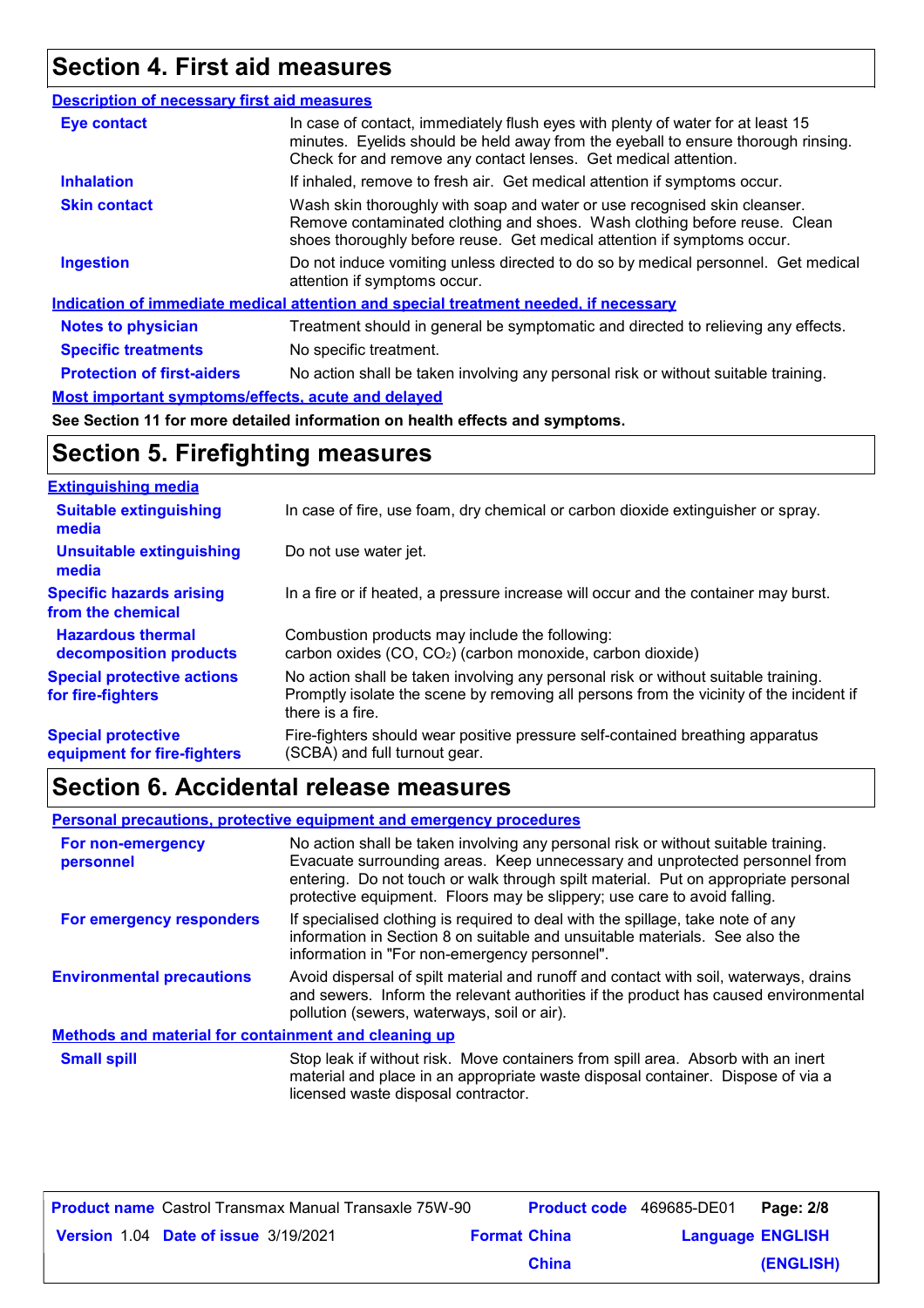## **Section 6. Accidental release measures**

| Large spill |  |  |
|-------------|--|--|
|             |  |  |

Stop leak if without risk. Move containers from spill area. Prevent entry into sewers, water courses, basements or confined areas. Contain and collect spillage with noncombustible, absorbent material e.g. sand, earth, vermiculite or diatomaceous earth and place in container for disposal according to local regulations. Dispose of via a licensed waste disposal contractor.

### **Section 7. Handling and storage**

### **Precautions for safe handling**

| <b>Protective measures</b>                                                       | Put on appropriate personal protective equipment (see Section 8).                                                                                                                                                                                                                                                                                                                                                                                                                                                                                                                              |
|----------------------------------------------------------------------------------|------------------------------------------------------------------------------------------------------------------------------------------------------------------------------------------------------------------------------------------------------------------------------------------------------------------------------------------------------------------------------------------------------------------------------------------------------------------------------------------------------------------------------------------------------------------------------------------------|
| <b>Advice on general</b><br>occupational hygiene                                 | Eating, drinking and smoking should be prohibited in areas where this material is<br>handled, stored and processed. Wash thoroughly after handling. Remove<br>contaminated clothing and protective equipment before entering eating areas. See<br>also Section 8 for additional information on hygiene measures.                                                                                                                                                                                                                                                                               |
| <b>Conditions for safe storage,</b><br>including any<br><b>incompatibilities</b> | Store in accordance with local regulations. Store in original container protected<br>from direct sunlight in a dry, cool and well-ventilated area, away from incompatible<br>materials (see Section 10) and food and drink. Keep container tightly closed and<br>sealed until ready for use. Store and use only in equipment/containers designed for<br>use with this product. Containers that have been opened must be carefully resealed<br>and kept upright to prevent leakage. Do not store in unlabelled containers. Use<br>appropriate containment to avoid environmental contamination. |

#### **Not suitable Not suitable** Prolonged exposure to elevated temperature.

### **Section 8. Exposure controls/personal protection**

### **Control parameters**

#### **Occupational exposure limits**

| <b>Ingredient name</b>                                    | <b>Exposure limits</b>                                                                                                     |
|-----------------------------------------------------------|----------------------------------------------------------------------------------------------------------------------------|
| Distillates (petroleum), solvent-dewaxed heavy paraffinic | <b>ACGIH TLV (United States).</b><br>TWA: 5 mg/m <sup>3</sup> 8 hours. Issued/Revised:<br>11/2009 Form: Inhalable fraction |

| <b>Appropriate engineering</b><br><b>controls</b> | All activities involving chemicals should be assessed for their risks to health, to<br>ensure exposures are adequately controlled. Personal protective equipment should<br>only be considered after other forms of control measures (e.g. engineering controls)<br>have been suitably evaluated. Personal protective equipment should conform to<br>appropriate standards, be suitable for use, be kept in good condition and properly<br>maintained.<br>Your supplier of personal protective equipment should be consulted for advice on<br>selection and appropriate standards. For further information contact your national<br>organisation for standards.<br>Provide exhaust ventilation or other engineering controls to keep the relevant<br>airborne concentrations below their respective occupational exposure limits.<br>The final choice of protective equipment will depend upon a risk assessment. It is<br>important to ensure that all items of personal protective equipment are compatible. |
|---------------------------------------------------|---------------------------------------------------------------------------------------------------------------------------------------------------------------------------------------------------------------------------------------------------------------------------------------------------------------------------------------------------------------------------------------------------------------------------------------------------------------------------------------------------------------------------------------------------------------------------------------------------------------------------------------------------------------------------------------------------------------------------------------------------------------------------------------------------------------------------------------------------------------------------------------------------------------------------------------------------------------------------------------------------------------|
| <b>Environmental exposure</b><br>controls         | Emissions from ventilation or work process equipment should be checked to ensure<br>they comply with the requirements of environmental protection legislation. In some<br>cases, fume scrubbers, filters or engineering modifications to the process<br>equipment will be necessary to reduce emissions to acceptable levels.                                                                                                                                                                                                                                                                                                                                                                                                                                                                                                                                                                                                                                                                                 |
| <b>Individual protection measures</b>             |                                                                                                                                                                                                                                                                                                                                                                                                                                                                                                                                                                                                                                                                                                                                                                                                                                                                                                                                                                                                               |
| <b>Hygiene measures</b>                           | Wash hands, forearms and face thoroughly after handling chemical products, before<br>eating, smoking and using the lavatory and at the end of the working period.<br>Appropriate techniques should be used to remove potentially contaminated clothing.<br>Wash contaminated clothing before reusing. Ensure that eyewash stations and<br>safety showers are close to the workstation location.                                                                                                                                                                                                                                                                                                                                                                                                                                                                                                                                                                                                               |

|                                             | <b>Product name</b> Castrol Transmax Manual Transaxle 75W-90 |                     | <b>Product code</b> 469685-DE01 |                         | Page: 3/8 |
|---------------------------------------------|--------------------------------------------------------------|---------------------|---------------------------------|-------------------------|-----------|
| <b>Version 1.04 Date of issue 3/19/2021</b> |                                                              | <b>Format China</b> |                                 | <b>Language ENGLISH</b> |           |
|                                             |                                                              |                     | <b>China</b>                    |                         | (ENGLISH) |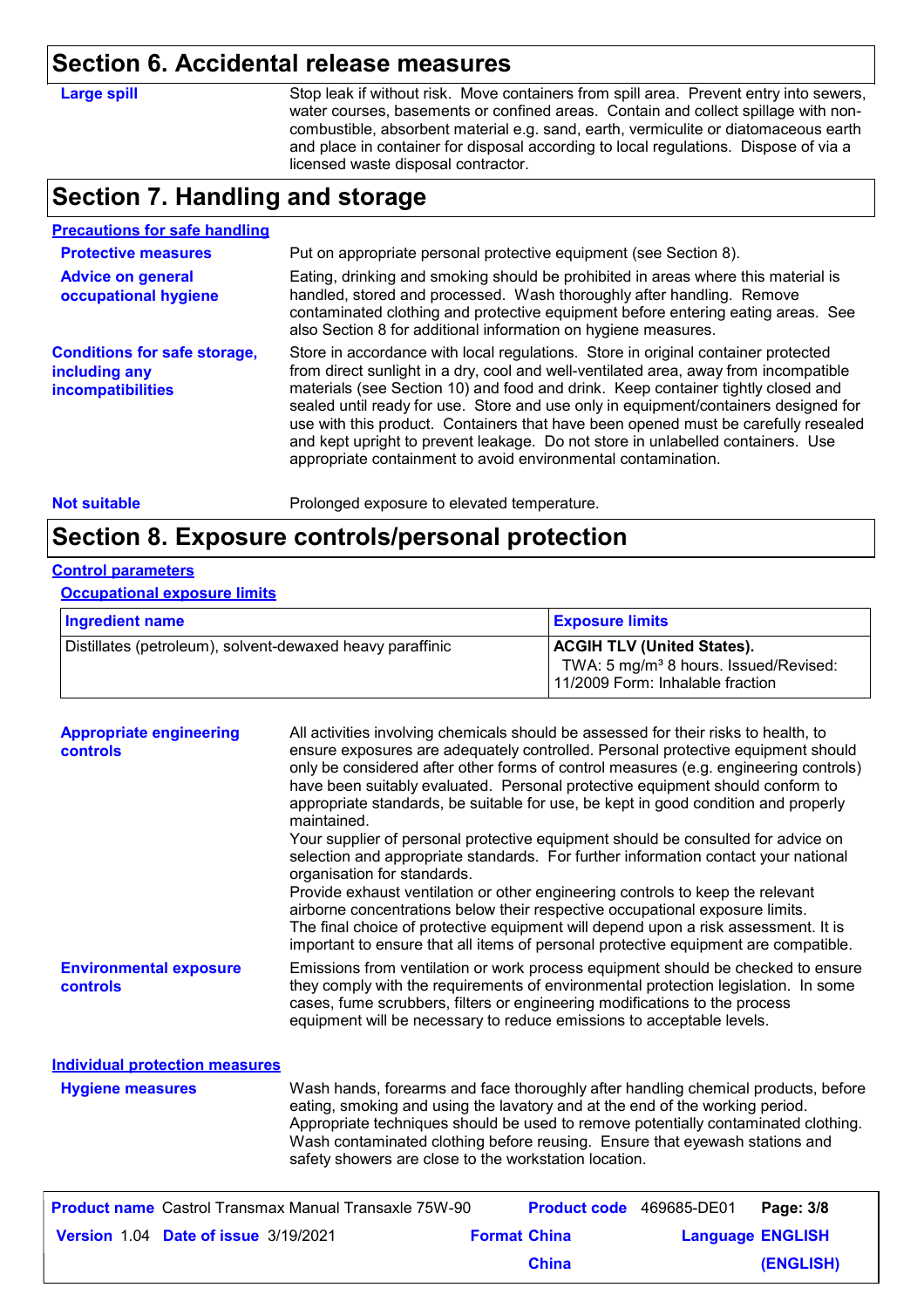# **Section 8. Exposure controls/personal protection**

| <b>Eye/face protection</b>    | Safety glasses with side shields.                                                                                                                                                                                                                                                                                                                                                                                                                                                                                                                                                                                                                                                                                                                                                               |  |  |
|-------------------------------|-------------------------------------------------------------------------------------------------------------------------------------------------------------------------------------------------------------------------------------------------------------------------------------------------------------------------------------------------------------------------------------------------------------------------------------------------------------------------------------------------------------------------------------------------------------------------------------------------------------------------------------------------------------------------------------------------------------------------------------------------------------------------------------------------|--|--|
| <b>Skin protection</b>        |                                                                                                                                                                                                                                                                                                                                                                                                                                                                                                                                                                                                                                                                                                                                                                                                 |  |  |
| <b>Hand protection</b>        | Wear protective gloves if prolonged or repeated contact is likely. Wear chemical<br>resistant gloves. Recommended: Nitrile gloves. The correct choice of protective<br>gloves depends upon the chemicals being handled, the conditions of work and use,<br>and the condition of the gloves (even the best chemically resistant glove will break<br>down after repeated chemical exposures). Most gloves provide only a short time of<br>protection before they must be discarded and replaced. Because specific work<br>environments and material handling practices vary, safety procedures should be<br>developed for each intended application. Gloves should therefore be chosen in<br>consultation with the supplier/manufacturer and with a full assessment of the<br>working conditions. |  |  |
| <b>Skin protection</b>        | Use of protective clothing is good industrial practice.<br>Personal protective equipment for the body should be selected based on the task<br>being performed and the risks involved and should be approved by a specialist<br>before handling this product.<br>Cotton or polyester/cotton overalls will only provide protection against light<br>superficial contamination that will not soak through to the skin. Overalls should be<br>laundered on a regular basis. When the risk of skin exposure is high (e.g. when<br>cleaning up spillages or if there is a risk of splashing) then chemical resistant aprons<br>and/or impervious chemical suits and boots will be required.                                                                                                           |  |  |
| <b>Respiratory protection</b> | In case of insufficient ventilation, wear suitable respiratory equipment.<br>The correct choice of respiratory protection depends upon the chemicals being<br>handled, the conditions of work and use, and the condition of the respiratory<br>equipment. Safety procedures should be developed for each intended application.<br>Respiratory protection equipment should therefore be chosen in consultation with<br>the supplier/manufacturer and with a full assessment of the working conditions.                                                                                                                                                                                                                                                                                           |  |  |

# **Section 9. Physical and chemical properties**

### **Appearance**

| <u>Appearance</u>                                 |                                                         |
|---------------------------------------------------|---------------------------------------------------------|
| <b>Physical state</b>                             | Liquid.                                                 |
| <b>Colour</b>                                     | Amber.                                                  |
| <b>Odour</b>                                      | Not available.                                          |
| <b>Odour threshold</b>                            | Not available.                                          |
| pH                                                | Not available.                                          |
| <b>Melting point</b>                              | Not available.                                          |
| <b>Boiling point</b>                              | Not available.                                          |
| <b>Drop Point</b>                                 | Not available.                                          |
| <b>Flash point</b>                                | Open cup: >180°C (>356°F) [Cleveland.]                  |
| <b>Evaporation rate</b>                           | Not available.                                          |
| <b>Flammability (solid, gas)</b>                  | Not applicable. Based on - Physical state               |
| Lower and upper explosive<br>(flammable) limits   | Not available.                                          |
| <b>Vapour pressure</b>                            | Not available.                                          |
| <b>Vapour density</b>                             | Not available.                                          |
| <b>Relative density</b>                           | Not available.                                          |
| <b>Density</b>                                    | <1000 kg/m <sup>3</sup> (<1 g/cm <sup>3</sup> ) at 15°C |
| <b>Solubility</b>                                 | insoluble in water.                                     |
| <b>Partition coefficient: n-</b><br>octanol/water | Not available.                                          |
| <b>Auto-ignition temperature</b>                  | Not available.                                          |
| <b>Decomposition temperature</b>                  | Not available.                                          |
|                                                   |                                                         |

**Date of issue Version** 1.04 **Format China Language** 3/19/2021**Product name** Castrol Transmax Manual Transaxle 75W-90 **Product code** 469685-DE01 **Page: 4/8** | **Language ENGLISH (ENGLISH)** Product code 469685-DE01 Page: 4/8 **China**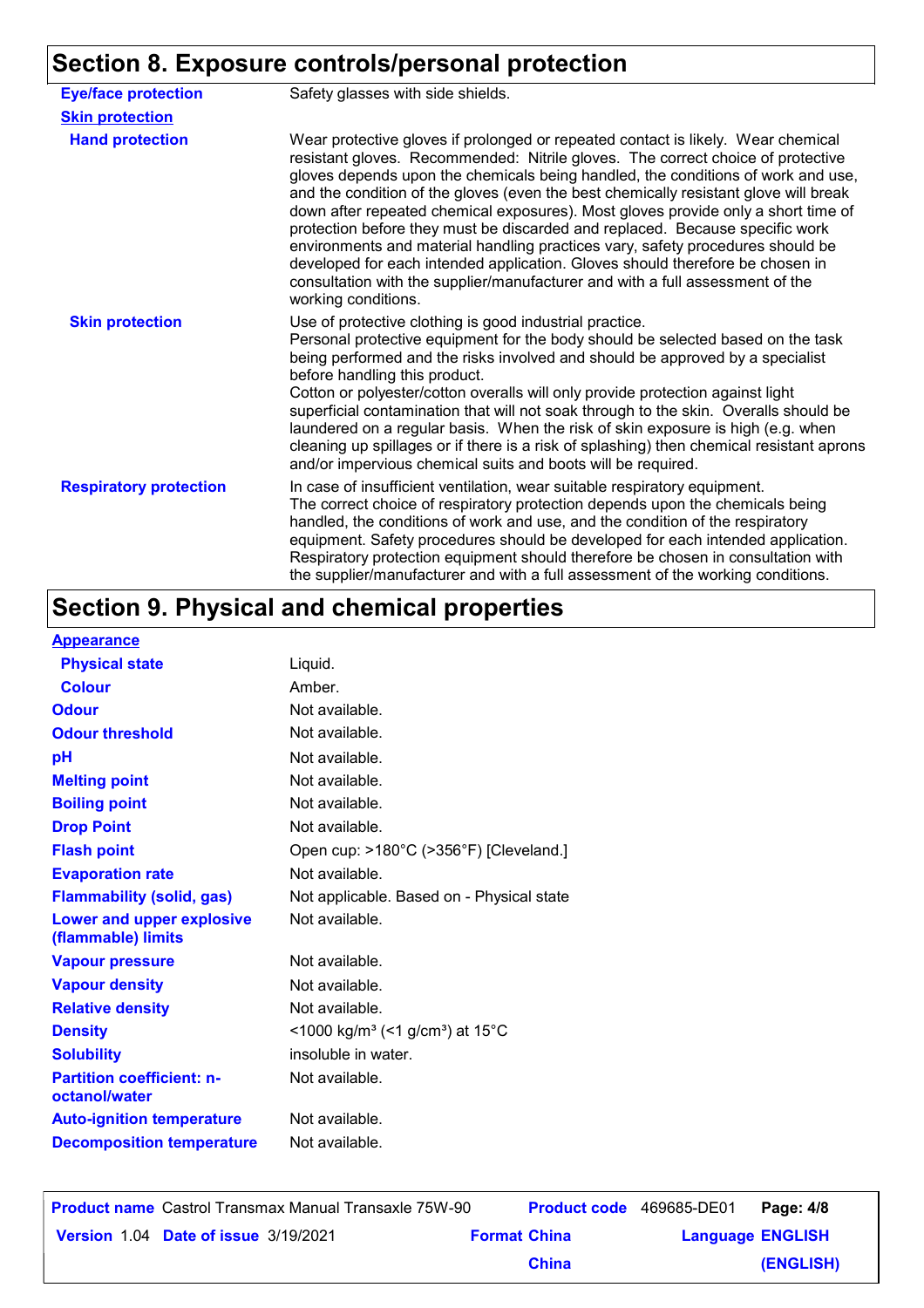## **Section 9. Physical and chemical properties**

**Viscosity Kinematic: 77.58 mm<sup>2</sup>/s (77.58 cSt) at 40°C** Kinematic: 14.63 mm<sup>2</sup>/s (14.63 cSt) at 100°C

## **Section 10. Stability and reactivity**

| <b>Reactivity</b>                            | No specific test data available for this product. Refer to Conditions to avoid and<br>Incompatible materials for additional information.                                   |
|----------------------------------------------|----------------------------------------------------------------------------------------------------------------------------------------------------------------------------|
| <b>Chemical stability</b>                    | The product is stable.                                                                                                                                                     |
| <b>Possibility of hazardous</b><br>reactions | Under normal conditions of storage and use, hazardous reactions will not occur.<br>Under normal conditions of storage and use, hazardous polymerisation will not<br>occur. |
| <b>Conditions to avoid</b>                   | Avoid all possible sources of ignition (spark or flame).                                                                                                                   |
| <b>Incompatible materials</b>                | Reactive or incompatible with the following materials: oxidising materials.                                                                                                |
| <b>Hazardous decomposition</b><br>products   | Under normal conditions of storage and use, hazardous decomposition products<br>should not be produced.                                                                    |

## **Section 11. Toxicological information**

### **Information on toxicological effects**

### **Specific target organ toxicity (single exposure)**

| <b>Name</b>                | <b>Category</b> | <b>Route of</b><br><b>exposure</b> | <b>Target organs</b>            |
|----------------------------|-----------------|------------------------------------|---------------------------------|
| $(C)$ -octadec-9-enylamine | Category 3      | Not applicable.                    | Respiratory tract<br>irritation |

### **Specific target organ toxicity (repeated exposure)**

| <b>Name</b>                | <b>Category</b> | ∣ Route of<br><b>exposure</b> | <b>Target organs</b> |
|----------------------------|-----------------|-------------------------------|----------------------|
| $(Z)$ -octadec-9-enylamine | Category 2      | <b>Not determined</b>         | Not determined       |

| vapour pressure.                                                                                                            | Vapour inhalation under ambient conditions is not normally a problem due to low                      |                                                                                                                                                                                                                                                                                                                         |                                                                                                                                                                                                                                                                                                                                                                      |
|-----------------------------------------------------------------------------------------------------------------------------|------------------------------------------------------------------------------------------------------|-------------------------------------------------------------------------------------------------------------------------------------------------------------------------------------------------------------------------------------------------------------------------------------------------------------------------|----------------------------------------------------------------------------------------------------------------------------------------------------------------------------------------------------------------------------------------------------------------------------------------------------------------------------------------------------------------------|
|                                                                                                                             |                                                                                                      |                                                                                                                                                                                                                                                                                                                         |                                                                                                                                                                                                                                                                                                                                                                      |
|                                                                                                                             |                                                                                                      |                                                                                                                                                                                                                                                                                                                         |                                                                                                                                                                                                                                                                                                                                                                      |
|                                                                                                                             |                                                                                                      |                                                                                                                                                                                                                                                                                                                         |                                                                                                                                                                                                                                                                                                                                                                      |
| No specific data.                                                                                                           |                                                                                                      |                                                                                                                                                                                                                                                                                                                         |                                                                                                                                                                                                                                                                                                                                                                      |
| May be harmful by inhalation if exposure to vapour, mists or fumes resulting from<br>thermal decomposition products occurs. |                                                                                                      |                                                                                                                                                                                                                                                                                                                         |                                                                                                                                                                                                                                                                                                                                                                      |
| irritation<br>dryness<br>cracking                                                                                           |                                                                                                      |                                                                                                                                                                                                                                                                                                                         |                                                                                                                                                                                                                                                                                                                                                                      |
| No specific data.                                                                                                           |                                                                                                      |                                                                                                                                                                                                                                                                                                                         |                                                                                                                                                                                                                                                                                                                                                                      |
|                                                                                                                             |                                                                                                      |                                                                                                                                                                                                                                                                                                                         |                                                                                                                                                                                                                                                                                                                                                                      |
|                                                                                                                             |                                                                                                      |                                                                                                                                                                                                                                                                                                                         |                                                                                                                                                                                                                                                                                                                                                                      |
| of the respiratory tract.                                                                                                   |                                                                                                      |                                                                                                                                                                                                                                                                                                                         |                                                                                                                                                                                                                                                                                                                                                                      |
|                                                                                                                             |                                                                                                      |                                                                                                                                                                                                                                                                                                                         | Page: 5/8                                                                                                                                                                                                                                                                                                                                                            |
|                                                                                                                             |                                                                                                      |                                                                                                                                                                                                                                                                                                                         | <b>Language ENGLISH</b>                                                                                                                                                                                                                                                                                                                                              |
|                                                                                                                             | <b>China</b>                                                                                         |                                                                                                                                                                                                                                                                                                                         | (ENGLISH)                                                                                                                                                                                                                                                                                                                                                            |
|                                                                                                                             | <b>Product name</b> Castrol Transmax Manual Transaxle 75W-90<br>Version 1.04 Date of issue 3/19/2021 | Routes of entry anticipated: Dermal, Inhalation.<br>No known significant effects or critical hazards.<br>No known significant effects or critical hazards.<br><b>Symptoms related to the physical, chemical and toxicological characteristics</b><br>Adverse symptoms may include the following:<br><b>Format China</b> | Defatting to the skin. May cause skin dryness and irritation.<br>Delayed and immediate effects as well as chronic effects from short and long-term exposure<br>Potential risk of transient stinging or redness if accidental eye contact occurs.<br>Overexposure to the inhalation of airborne droplets or aerosols may cause irritation<br>Product code 469685-DE01 |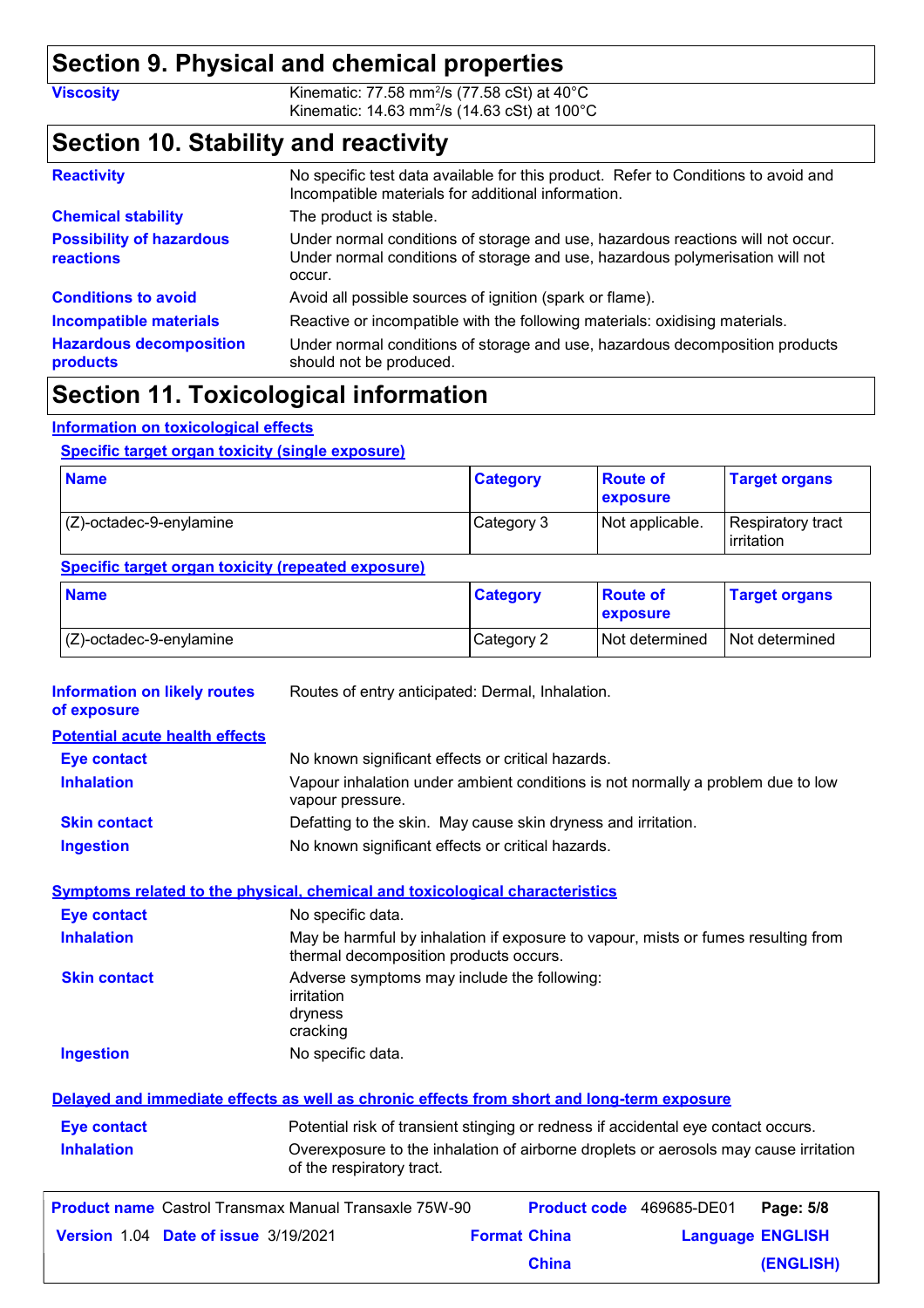# **Section 11. Toxicological information**

| <b>Skin contact</b>                          | Prolonged or repeated contact can defat the skin and lead to irritation, cracking and/<br>or dermatitis. |
|----------------------------------------------|----------------------------------------------------------------------------------------------------------|
| <b>Ingestion</b>                             | Ingestion of large quantities may cause nausea and diarrhoea.                                            |
| <b>Short term exposure</b>                   |                                                                                                          |
| <b>Potential immediate</b><br><b>effects</b> | Not available.                                                                                           |
| <b>Potential delayed effects</b>             | Not available.                                                                                           |
| <b>Long term exposure</b>                    |                                                                                                          |
| <b>Potential immediate</b><br><b>effects</b> | Not available.                                                                                           |
| <b>Potential delayed effects</b>             | Not available.                                                                                           |
| <b>Potential chronic health effects</b>      |                                                                                                          |
| <b>General</b>                               | No known significant effects or critical hazards.                                                        |
| <b>Carcinogenicity</b>                       | No known significant effects or critical hazards.                                                        |
| <b>Mutagenicity</b>                          | No known significant effects or critical hazards.                                                        |
| <b>Teratogenicity</b>                        | No known significant effects or critical hazards.                                                        |
| <b>Developmental effects</b>                 | No known significant effects or critical hazards.                                                        |
| <b>Fertility effects</b>                     | No known significant effects or critical hazards.                                                        |
|                                              |                                                                                                          |

## **Section 12. Ecological information**

**Environmental effects** No known significant effects or critical hazards.

#### **Persistence/degradability**

Partially biodegradable.

### **Bioaccumulative potential**

This product is not expected to bioaccumulate through food chains in the environment.

| <b>Mobility in soil</b>                                 |                                                                                                                           |
|---------------------------------------------------------|---------------------------------------------------------------------------------------------------------------------------|
| <b>Soil/water partition</b><br><b>coefficient (Koc)</b> | Not available.                                                                                                            |
| <b>Mobility</b>                                         | Spillages may penetrate the soil causing ground water contamination.                                                      |
| <b>Other adverse effects</b>                            | No known significant effects or critical hazards.                                                                         |
| <b>Other ecological information</b>                     | Spills may form a film on water surfaces causing physical damage to organisms.<br>Oxygen transfer could also be impaired. |

# **Section 13. Disposal considerations**

|  | Significant quantities of waste product residues should not be disposed of via the<br>foul sewer but processed in a suitable effluent treatment plant. Dispose of surplus<br>and non-recyclable products via a licensed waste disposal contractor. Disposal of<br>this product, solutions and any by-products should at all times comply with the<br>requirements of environmental protection and waste disposal legislation and any<br>regional local authority requirements. Waste packaging should be recycled.<br>Incineration or landfill should only be considered when recycling is not feasible. This<br>material and its container must be disposed of in a safe way. Empty containers or<br>liners may retain some product residues. Avoid dispersal of spilt material and runoff<br>and contact with soil, waterways, drains and sewers. |
|--|-----------------------------------------------------------------------------------------------------------------------------------------------------------------------------------------------------------------------------------------------------------------------------------------------------------------------------------------------------------------------------------------------------------------------------------------------------------------------------------------------------------------------------------------------------------------------------------------------------------------------------------------------------------------------------------------------------------------------------------------------------------------------------------------------------------------------------------------------------|
|--|-----------------------------------------------------------------------------------------------------------------------------------------------------------------------------------------------------------------------------------------------------------------------------------------------------------------------------------------------------------------------------------------------------------------------------------------------------------------------------------------------------------------------------------------------------------------------------------------------------------------------------------------------------------------------------------------------------------------------------------------------------------------------------------------------------------------------------------------------------|

| <b>Product name</b> Castrol Transmax Manual Transaxle 75W-90 |                     | <b>Product code</b> 469685-DE01 | Page: 6/8 |
|--------------------------------------------------------------|---------------------|---------------------------------|-----------|
| <b>Version 1.04 Date of issue 3/19/2021</b>                  | <b>Format China</b> | <b>Language ENGLISH</b>         |           |
|                                                              | <b>China</b>        |                                 | (ENGLISH) |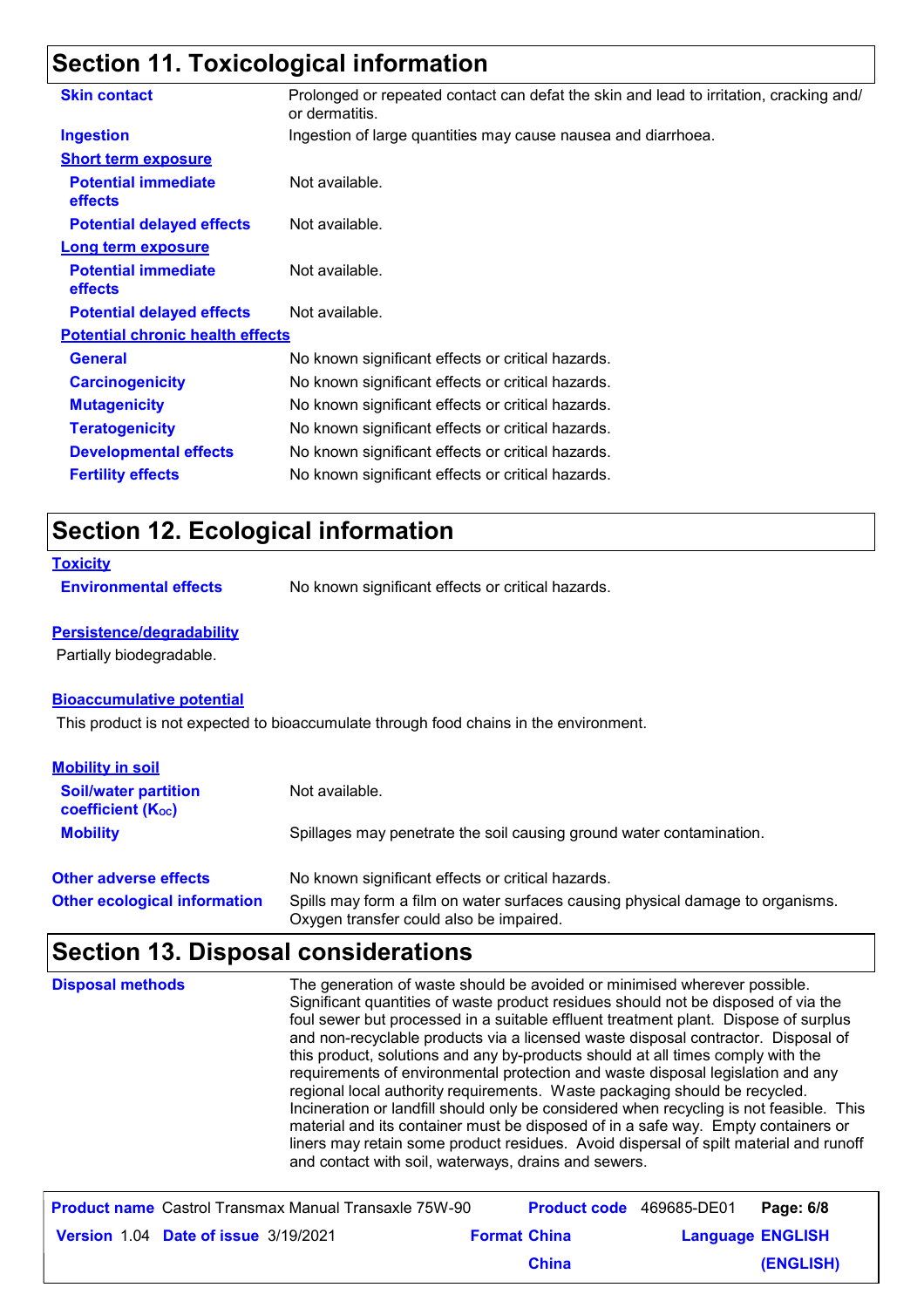# **Section 14. Transport information**

|                                      | <b>China</b>             | <b>IMDG</b>              | <b>IATA</b>              |
|--------------------------------------|--------------------------|--------------------------|--------------------------|
| <b>UN number</b>                     | Not regulated.           | Not regulated.           | Not regulated.           |
| <b>UN proper</b><br>shipping name    | $\overline{\phantom{a}}$ | $\overline{\phantom{a}}$ | $\overline{\phantom{a}}$ |
| <b>Transport hazard</b><br>class(es) | $\overline{\phantom{a}}$ | $\overline{\phantom{a}}$ | $\overline{\phantom{a}}$ |
| <b>Packing group</b>                 | $\overline{\phantom{a}}$ | $\overline{\phantom{a}}$ | $\overline{\phantom{a}}$ |
| <b>Environmental</b><br>hazards      | No.                      | No.                      | No.                      |
| <b>Additional</b><br>information     |                          | $\overline{\phantom{a}}$ | $\overline{\phantom{a}}$ |

**Special precautions for user Matters needing attention for transportation**

Not available.

Ensure that any additional local government transport conditions are met

## **Section 15. Regulatory information**

| <b>Safety, health and</b><br>environmental regulations<br>specific for the product | No known specific national and/or regional regulations applicable to this product<br>(including its ingredients).              |
|------------------------------------------------------------------------------------|--------------------------------------------------------------------------------------------------------------------------------|
| <b>Regulation according to other foreign laws</b>                                  |                                                                                                                                |
| <b>REACH Status</b>                                                                | The company, as identified in Section 1, sells this product in the EU in compliance<br>with the current requirements of REACH. |
| <b>Australia inventory (AICS)</b>                                                  | All components are listed or exempted.                                                                                         |
| <b>Canada inventory</b>                                                            | All components are listed or exempted.                                                                                         |
| <b>China inventory (IECSC)</b>                                                     | All components are listed or exempted.                                                                                         |
| <b>Japan inventory (ENCS)</b>                                                      | All components are listed or exempted.                                                                                         |
| <b>Korea inventory (KECI)</b>                                                      | All components are listed or exempted.                                                                                         |
| <b>Philippines inventory</b><br>(PICCS)                                            | All components are listed or exempted.                                                                                         |
| <b>Taiwan Chemical</b><br><b>Substances Inventory</b><br>(TCSI)                    | All components are listed or exempted.                                                                                         |
| <b>United States inventory</b><br>(TSCA 8b)                                        | All components are active or exempted.                                                                                         |

# **Section 16. Other information**

| <b>History</b>                    |                            |
|-----------------------------------|----------------------------|
| Date of printing                  | 3/19/2021                  |
| Date of issue/Date of<br>revision | 3/19/2021                  |
| Date of previous issue            | 10/20/2020                 |
| <b>Version</b>                    | 1.04                       |
| <b>Prepared by</b>                | <b>Product Stewardship</b> |

| <b>Product name</b> Castrol Transmax Manual Transaxle 75W-90 |                     | <b>Product code</b> 469685-DE01 |                         | Page: 7/8 |
|--------------------------------------------------------------|---------------------|---------------------------------|-------------------------|-----------|
| Version 1.04 Date of issue 3/19/2021                         | <b>Format China</b> |                                 | <b>Language ENGLISH</b> |           |
|                                                              |                     | <b>China</b>                    |                         | (ENGLISH) |